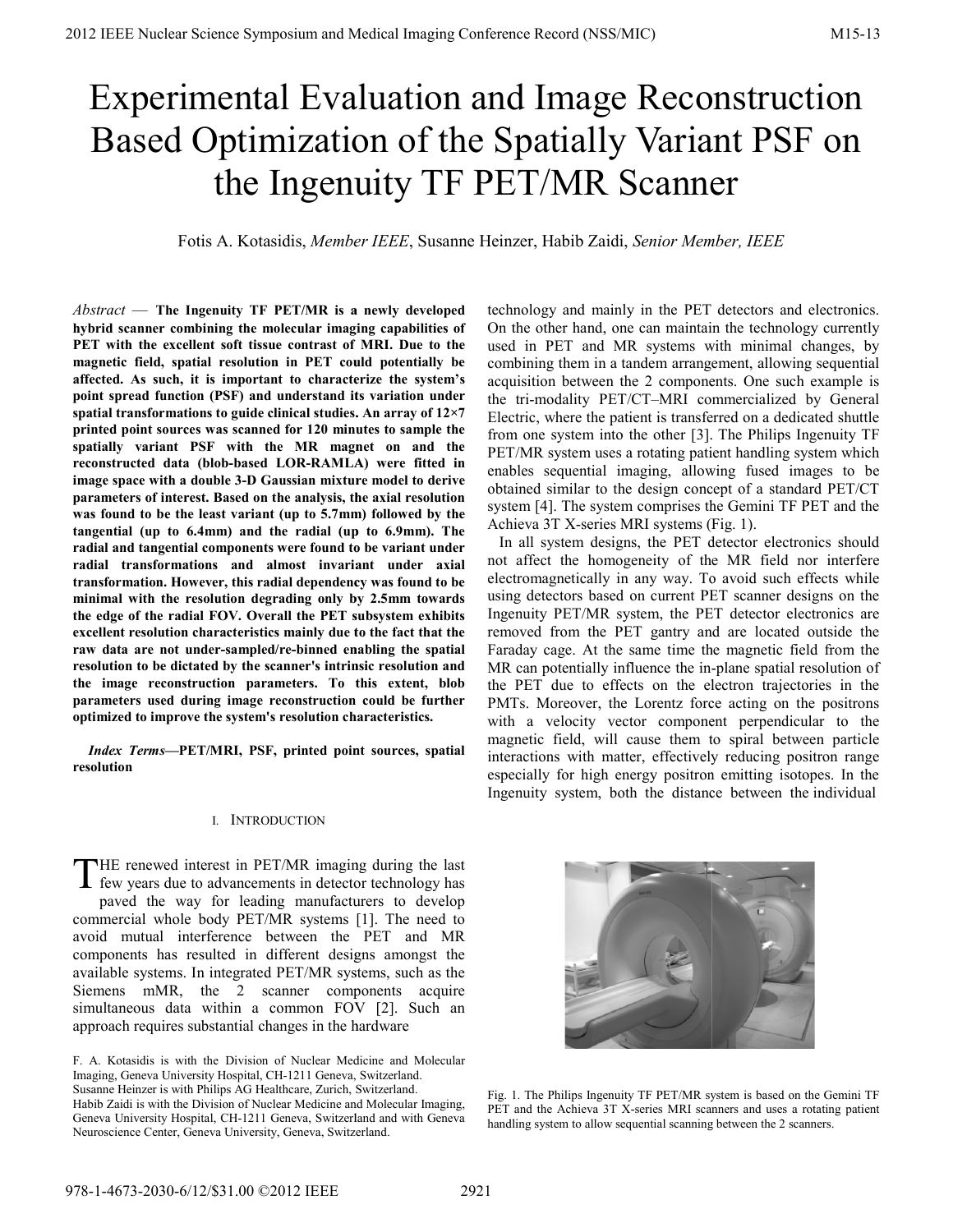

Fig. 2. A printer was used to produce the point source array (a). Holes were drilled on the top of the QC point source holder at 2cm intervals (b) and the Perspex sheets with the point source array were screwed in place (c).The assembly was then attached on the phantom holder which was subsequently attached on the patient handling system with the help of railings (d). The array was positioned horizontally extending from the centre towards the edge of the radial FOV (e).

components  $(\sim 3m)$  as well as the additional shielding on the PMTs and detector rings provide sufficient protection against such effects. Nevertheless detailed characterization of the resolution characteristics of the PET scanner under the presence of the MR field is important and could provide valuable information to guide clinical studies where spatial resolution is of importance.

 In this work, we investigate the spatial resolution properties of the Ingenuity TF PET/MR scanner by measuring its spatialvariant PSF in image space, using a printed point source array technique and a custom made phantom design. We also report on the PSF asymmetry and its spatial dependency. Furthermore, due to the blob-based reconstruction, an optimization of the blob parameters can be performed to improve its spatial resolution capabilities.

# II. METHODS

 Measuring the spatially variant PSF experimentally usually requires multiple acquisitions using robotic equipment to accurately position a positron-emitting source at discrete positions throughout the FOV. Whether modeling the resolution characteristics in projection or in image space, rotation and translation symmetries can be taken into account to reduce the locations where the PSF needs to be sampled. Modeling the PSF in image space is less challenging from an experimental setup point of view. The PSFs can be used with a list-mode resolution recovery reconstruction while multiple points can be used to simultaneously sample the PSF at different locations in the FOV [5],[6]. At the same time, due to the parameterization of the measured response and the subsequent interpolation of the parameters in the remaining positions, image-based methods yield similar results to projection-based modeling when used within resolution recovery based image reconstruction algorithms [6].

 To produce the point sources, a standard HP printer was used to print multiple radioactive Fluorine-18 point sources on an A4 paper using a predefined template array drawn on Microsoft publisher [6]. Ink (~0.3ml) was mixed with Fluorine-18 ( $\sim$ 0.1ml) and the solution was injected into a modified cartridge via a syringe. An array of 12×7 sources in the radial and axial directions, respectively, was printed. The sources were 1mm in diameter and the array covered half the radial FOV (0...27.5 cm) and almost the entire axial FOV (-7.5...7.5 cm). A conservative 2.5 cm point source spacing was used both in the axial and radial directions to avoid any overlap of the reconstructed PSFs. To boost the activity printed, the paper was reprinted 3 times ensuring activity deposition at the same position in each reprint. Since the paper doesn't provide sufficient material for the positrons to annihilate, a Perspex phantom was used for that purpose. A tissue equivalent phantom consisting of 2 Perspex sheets (3 mm thick/sheet), between which the array was placed, was used for positioning and to provide annihilating material (Fig.2).

 To place the Perspex sheets in the FOV and allow movements in all degrees of freedom for precise positioning of the sources, the phantom holder used for daily QC of the PET scanner, was modified to accommodate the point source array. Holes were drilled with 2 cm intervals at the top bracket of the QC point source holder and the Perspex sheets were screwed to place, extending from the centre of the radial FOV. Accurate positioning of the array was assisted by the scanner's laser system which although not used for direct alignment, provided a fixed reference frame. Multiple test scans with the array were acquired and reconstructed to locate the centre of the FOV and subsequent adjustments were done with respect to the laser system. Printed guide-lines on the point source array helped the alignment with respect to the reference laser lines. Once in place, PET data were acquired in PET



Fig. 3. Axial (a) and transverse (b) slice through the reconstructed point source data. From a qualitative assessment the radial elongation of the kernels is visible towards the edge of the radial FOV.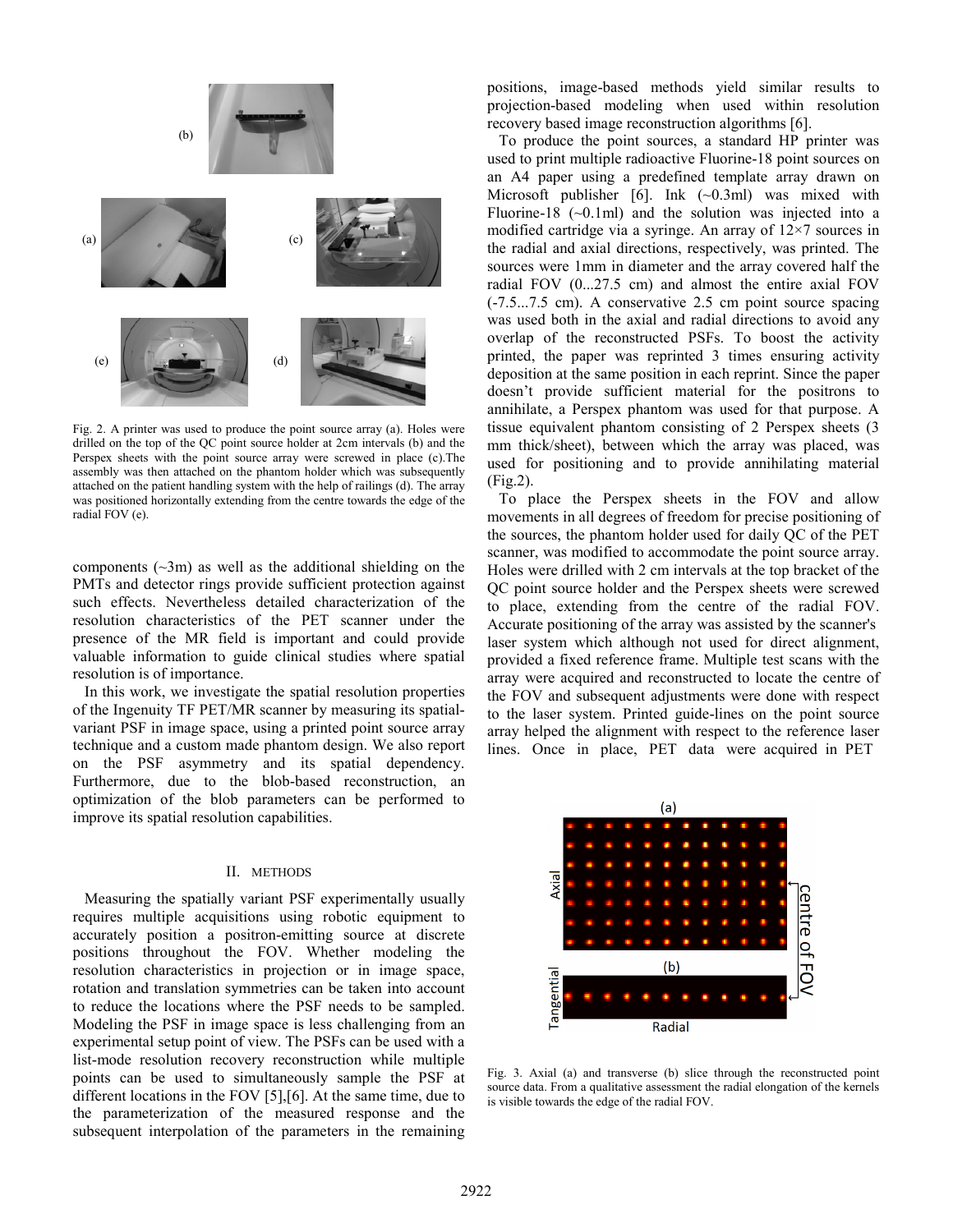

 $(a)$  $(b)$ T.5<br>Axial distance<br>-7.5 25 20 15 10 5  $\Omega$ 25 20 45 10 5  $\theta$ Radial distance (cm) Radial distance (cm)  $\left( \mathbf{c} \right)$ 71 Axial distance (cm) O 0 -75 25 5  $\mathbf 0$ 20 15 10 Radial distance (cm)

Fig. 4. Parametric surface plots of the radial (a), tangential (b) and axial (c) FWHM as a function of radial and axial distances. The radial and tangential FWHM degrades towards the edge of the radial FOV while the axial FWHM appears to be almost invariant under radial transformations. Furthermore the spatial resolution is invariant under axial transformations in all directions.

only mode (no MR acquisition) with the MR magnet on for 120 minutes to enable high counting statistics data to be collected (~100M prompts). The raw data were reconstructed using standard software provided by the manufacturer (LOR-RAMLA with 10 iterations), using standard blob and relaxation parameters used in clinical protocols. Since the data were acquired in PET only mode, no attenuation correction was used, which is a reasonable assumption since the Perspex sheets result in minimal attenuation. Furthermore since an attenuation map was not readily available, scatter correction was not performed during the reconstruction. The reconstructed data were fitted in image space with a Gaussian mixture model of 2 3-D distributions to estimate 13 parameters (standard deviation and mean with axial, radial and tangential components for each Gaussian as well as a weighting parameter controlling the mixing of the 2 Gaussians).

## III. RESULTS

 Fig. 3 shows a horizontal (a) and transverse (b) plane through the reconstructed point sources. Looking at the PSFs, the radial elongation of the kernels is visible towards the edge of the radial FOV while the axial resolution appears to be invariable going from one side of the axial FOV to the other. The quantitative analysis reveals similar findings (Fig. 4) where parametric surface plots of the radial (a), tangential (b) and axial (c) FWHM are shown for all the point sources and as a function of axial and radial distances from the centre of the FOV. The worst resolution properties are seen in the radial direction, followed by the tangential and the axial. The radial

Fig. 5. Parametric images of the radial (a), tangential (b) and axial (c) PSF asymmetry as a function of radial and axial distance. The asymmetry is calculated as the difference between the means of the 2 Gaussian distributions.

resolution fluctuates from ~4.7 mm in the centre of the radial FOV ( $r=0$ ,  $z=0$ ) to  $\sim 6.9$  mm at the edge of the radial FOV  $(r=27.5 \text{ cm}, z=0)$  with the array tangentially centered. Furthermore, the radial resolution appears to be almost axially independent with a small axial variation mainly close to the centre of the radial FOV, with the FWHM going from ~4.7 mm at the centre  $(r=0, z=0)$  to 5 mm at the 2 ends of the axial FOV (r=0,  $z= \pm 7.5$  cm). The tangential resolution follows a similar trend as a function of the radial distance with ~4.7 mm and  $\sim$  6.4 mm at the centre (r=0, z=0) and edge (r=27.5 cm, z=0) of radial FOV. Finally, the axial resolution appears to be relatively constant throughout the FOV with the FWHM being invariant under radial and axial transformations compared to the radial and tangential, with small fluctuations (maximum difference ~1mm). Similar surface plots can be obtained for each of the 13 parameters fitted to each kernel in order to assess their spatial dependency. By using a double Gaussian to fit the data, the PSF asymmetry can be evaluated, as the means of the 2 distributions are free to be fitted by the data, thus allowing the radial dependency of the radial elongation to be assessed. In Fig. 5 the radial, tangential and axial PSF asymmetry is plotted, which is derived as the difference in the respective means between the 2 Gaussian distributions. As expected, the asymmetry is heavily pronounced in the radial direction and increases towards the edge of the radial FOV due to the parallax error. This is due to the fact that as the PSF becomes more elongated the radial displacement between the 2 Gaussians tends to increase in order to model the data. On the other hand, no significant asymmetry was observed in the axial and tangential directions as there are no detector related effects to cause such an elongation in the respective directions.

 Finally, the 2 parametric maps of the weighting proportion between the 2 Gaussian distributions are shown in Fig. 6, with the 2 weights for each respective pixel in the maps summing